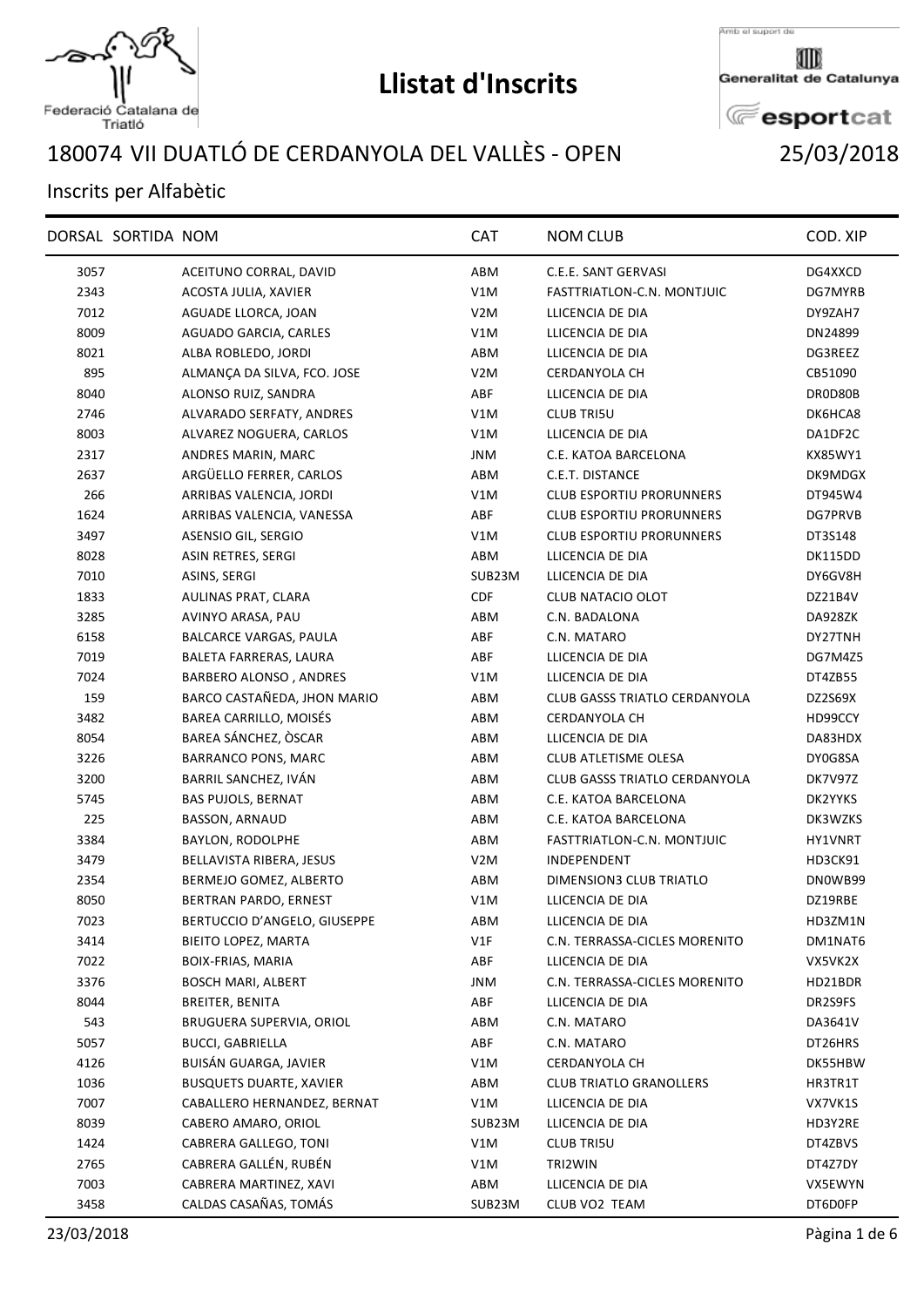|      | DORSAL SORTIDA NOM |                                 | <b>CAT</b>       | NOM CLUB                              | COD. XIP       |
|------|--------------------|---------------------------------|------------------|---------------------------------------|----------------|
| 2683 |                    | CALERO SEGURA, MANEL            | V <sub>2</sub> M | C.N. BADALONA                         | DZ192K2        |
| 8052 |                    | CAMPOS CLEMENTE, JOAQUÍN        | SUB23M           | LLICENCIA DE DIA                      | DK2GPBZ        |
| 779  |                    | CAMPRUBI GODAYOL, JOSEP         | V1M              | TRANSTRIATLON                         | DT90B9W        |
| 1262 |                    | CANO AUÑON, ANGEL               | ABM              | PRAT TRIATLO 1994                     | DW7DDYC        |
| 4067 |                    | CANOVAS MORENO, HELENA          | V1F              | <b>CLUB ESPORTIU PRORUNNERS</b>       | DN28K7M        |
| 1641 |                    | CANTOS GUASCH, VICTOR           | JNM              | <b>CERDANYOLA CH</b>                  | DZ2P96B        |
| 6137 |                    | CAÑETE JIMÉNEZ, Mª ROSARIO      | V1F              | CLUB TRIATLO CASTELLBISBAL            | HT9DB3D        |
| 3489 |                    | CARROGGIO, ANDREA               | ABF              | <b>INDEPENDENT</b>                    | HD6C4YR        |
| 2607 |                    | CASAN FORN, SERGI               | ABM              | <b>INDEPENDENT</b>                    | KX8G4WF        |
| 4070 |                    | CASTAN SALINAS, SUSANA          | V1F              | <b>CLUB ESPORTIU PRORUNNERS</b>       | DR62929        |
| 3463 |                    | CASTILLO QUESADA, MIGUEL        | V2M              | C.N. VIC-ETB                          | DF4SAA2        |
| 2953 |                    | CASTRO VEGA, ANTONIO            | V <sub>2</sub> M | <b>CLUB TRIATLO GRANOLLERS</b>        | DT925SR        |
| 3185 |                    | CASULLERAS CHALAUX, ORIOL       | SUB23M           | C.N. VIC-ETB                          | KX13DKB        |
| 8045 |                    | CAZALLA BRINGUE, ANNA           | ABF              | LLICENCIA DE DIA                      | DM1XP7Y        |
| 5870 |                    | CELMA BERNUS, NOEL              | V1M              | <b>CLUB ESPORTIU PRORUNNERS</b>       | DN3CXSC        |
| 8048 |                    | CENTELLA CARNERERO, CARLOS      | ABM              | LLICENCIA DE DIA                      | <b>HT249AW</b> |
| 8016 |                    | CERVERA ROUX, PABLO             | V1M              | LLICENCIA DE DIA                      | DG7FXN8        |
| 3097 |                    | CHICO MEROÑO, JORDI             | V1M              | CLUB ESPORTIU I RUN WITH LEIVA        | DK6H6BM        |
| 8023 |                    | CORTECERO MONTAÑES, RAFAEL LUIS | V1M              | LLICENCIA DE DIA                      | DG64B63        |
| 4    |                    | CRUZ GALLARDO, JOANA            | V1F              | <b>CLUB ESPORTIU Z5</b>               | DT3DKK6        |
| 5479 |                    | DABAD, JOSEP M.                 | ABM              | C.E.T. DISTANCE                       | DX5FDRK        |
| 1657 |                    | DACHS I TORTOLA, FRANCESC       | V1M              | C.N. MOLINS DE REI                    | DT27C55        |
| 8047 |                    | DE DIEGO NAVARRA, SARA          | ABF              | LLICENCIA DE DIA                      | DT4ZR63        |
| 571  |                    | DE GANG, NIELS                  | ABM              | <b>CLUB TRIATLO GRANOLLERS</b>        | DX267ET        |
| 7017 |                    | DE HARO MORO, MARCOS            | V1M              | LLICENCIA DE DIA                      | DT49DDG        |
| 2522 |                    | DE JUAN BARDES, ANDREU          | ABM              | DIMENSION3 CLUB TRIATLO               | DY3GE97        |
| 5901 |                    | DE MOYA DALMAU, ADRIA           | <b>CDM</b>       | C.N. MATARO                           | DG18161        |
| 3486 |                    | DE PABLO MADRID, MIGUEL         | ABM              | C.E.T. DISTANCE                       | HT2CFN6        |
| 3275 |                    | DE RIAÑO OSUL, ALEX             | V1M              | INDEPENDENT                           | DF380WW        |
| 174  |                    | DEL ESTAL REBOLLAL, JUAN CARLOS | V1M              | W3TRIBCN                              | DK6995N        |
| 2981 |                    | DEL RIO GABAS, JESUS            | V <sub>2</sub> M | TRIATLO L'HOSPITALET                  | DG5K419        |
| 2903 |                    | DIAZ CONRADI, ALVARO CARLOS     | V <sub>2</sub> M | <b>CLUB ESPORTIU PRORUNNERS</b>       | DY130GE        |
| 2243 |                    | DOMENECH CARBONERAS, ENRIC      | ABM              | <b>CLUB TRIATLO GRANOLLERS</b>        | DZ6BE7R        |
| 7025 |                    | DONOSO DE PAZ, ANTONIO          | ABM              | LLICENCIA DE DIA                      | DG7NP6B        |
| 3118 |                    | EL AISSATI TAADOU, AMIN         | ABM              | C.E. MEDITERRANI                      | HD5R3N9        |
| 8032 |                    | ELVIRA, ELENA                   | ABF              | LLICENCIA DE DIA                      | DN61HW4        |
| 4335 |                    | ESCRIG I ESCODA, JORDI          | V1M              | <b>CLUB TRI5U</b>                     | DZ80AXA        |
| 1019 |                    | FASIELLO, SIMON                 | ABM              | INDEPENDENT                           | DT46MRY        |
| 2157 |                    | FERNÁNDEZ MARTÍNEZ, J. DAVID    | V1M              | <b>CLUB ESPORTIU Z5</b>               | DZ8YW0X        |
| 8036 |                    | FERNANDEZ MARTINEZ, OSCAR       | V <sub>2</sub> M | LLICENCIA DE DIA                      | DG8E727        |
| 2224 |                    | FERNANDEZ ORTIZ, JUAN           | V <sub>2</sub> M | CLUB TRIATLO CASTELLBISBAL            | DY5789P        |
| 2367 |                    | FERNANDEZ PUERTO, ISRAEL        | ABM              | CLUB ESPORTIU I RUN WITH LEIVA        | HE88GWV        |
| 8026 |                    | FERNÁNDEZ ROMÁN, KARME          | V1F              | LLICENCIA DE DIA                      | HD7Y258        |
| 4834 |                    | FERNANDEZ VILALTA, GUILLEM      | ABM              | DIMENSION3 CLUB TRIATLO               | DX7K0G7        |
| 7002 |                    | FERRIZ GRACIA, ALEX             | ABM              | LLICENCIA DE DIA                      | DY627BM        |
| 232  |                    | FRAILE, JOSEP MARÍA             | V <sub>2</sub> M | <b>CLUB PROAM</b>                     | DW34A0N        |
| 4294 |                    | FRANCO MATENCIO, ANTONIO        | V1M              | C.E.E. SANT GERVASI                   | DF526CD        |
| 3475 |                    | FUNEZ GARCIA, ALEX              | JNM              | RIPOLLET UNIO ATLETICA                | HT4BETT        |
| 2578 |                    | FUNEZ PUERTAS, JOSE MANUEL      | V2M              | CLUB TRIATLO VALLIRANA                | DT3S5CB        |
| 2577 |                    | <b>FUNEZ PUERTAS, LUIS</b>      | V <sub>2</sub> M | CLUB TRIATLO VALLIRANA                | DY1HK6N        |
| 119  |                    | GALLARDO GONZALEZ, JUANJO       | V <sub>2</sub> M | <b>GAVA TRIATLO</b>                   | DY1C2XV        |
| 897  |                    | GALLO FERRER, IGNACIO           | SUB23M           | C.E.T. DISTANCE                       | DN8P9RP        |
| 3581 |                    | GALVANY GALOBARDES, ROGER       | ABM              | C.N. VIC-ETB                          | CC60458        |
| 5591 |                    | GARCIA LOPEZ, CARLOS            | V <sub>2</sub> M | C.E.E. SANT GERVASI                   | DY87T76        |
| 1203 |                    | <b>GARCIA MONELL, XAVIER</b>    | V2M              | TRIATLO TERRASSASPORTS-CICLOS TRUJILL | DT97WMC        |
| 2537 |                    | GARCIA PERUCHO, DAVID           | V1M              | C.N. MOLINS DE REI                    | DG7XMTN        |
| 4016 |                    | GARCIA XIFRÉ, SILVIA            | V1F              | <b>CLUB TRIATLO BLANES</b>            | HE8STZM        |
|      |                    |                                 |                  |                                       |                |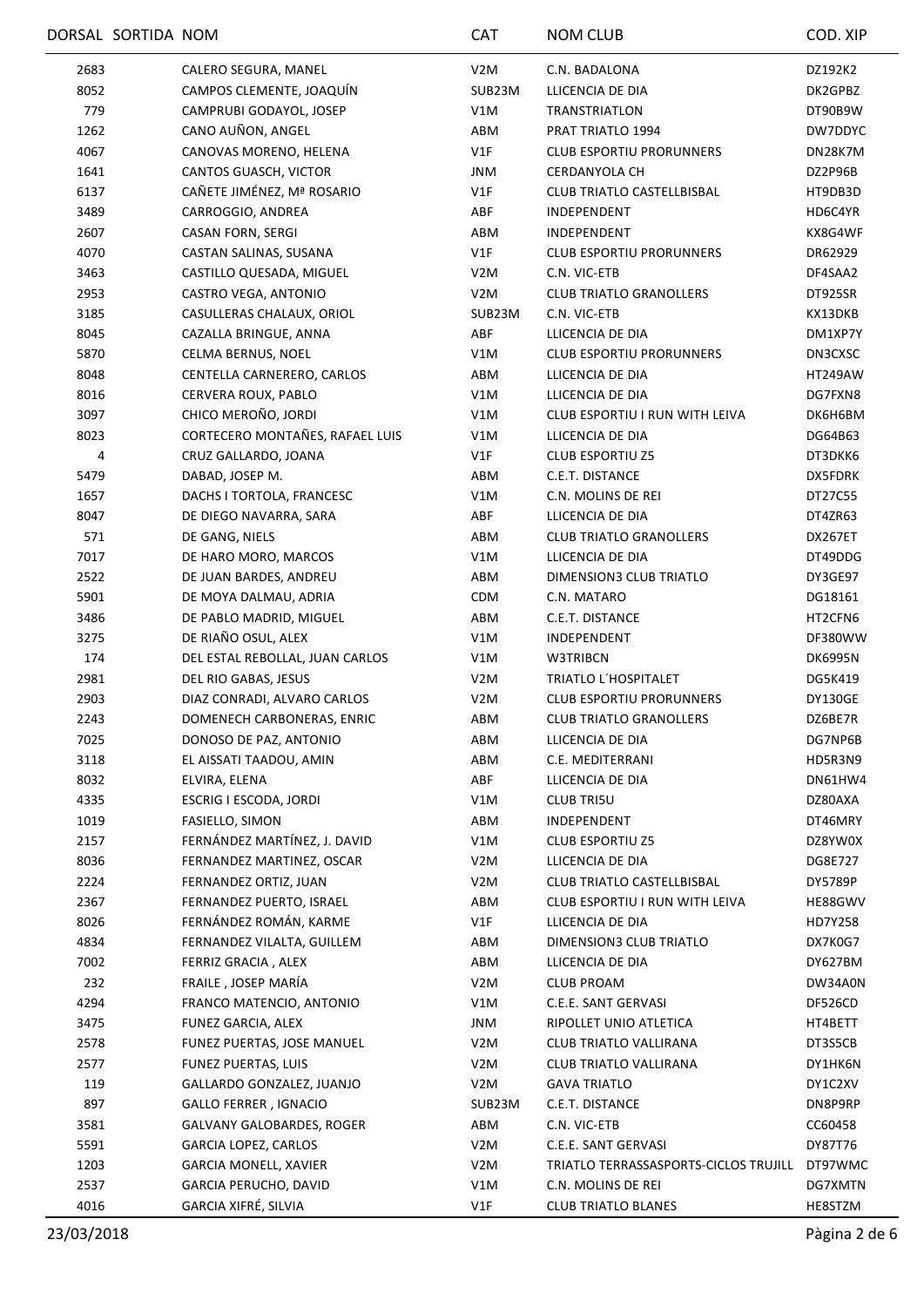|      | DORSAL SORTIDA NOM                      | <b>CAT</b>       | NOM CLUB                             | COD. XIP       |
|------|-----------------------------------------|------------------|--------------------------------------|----------------|
| 1709 | <b>GENOLLA SUBIRATS, MIQUEL</b>         | V <sub>2</sub> M | INDEPENDENT                          | DK8VP5M        |
| 2031 | GIL MARÈS, ENRIC                        | V <sub>2</sub> M | C.N. VIC-ETB                         | DK7P9AF        |
| 2542 | GIMENEZ ARNAL, JORGE                    | V1M              | RIPOLLET UNIO ATLETICA               | DM4MFHX        |
| 3905 | <b>GINER LLORENS, NESTOR</b>            | V1M              | <b>CLUB ESPORTIU PRORUNNERS</b>      | CF49756        |
| 2272 | GODAYOL PRADA, MARC                     | ABM              | C.N. VIC-ETB                         | HD56EMK        |
| 8002 | GOLANO PASCUAL, FRANCESC                | ABM              | LLICENCIA DE DIA                     | DY378X6        |
| 3432 | GOLDTHORP, ADAM                         | V1M              | <b>CLUB TRIATLO SABADELL</b>         | DZ5BXGF        |
| 8018 | GOMEZ VALLEJO, DAVID                    | V1M              | LLICENCIA DE DIA                     | DM1H3BE        |
| 5982 | GOMEZ VALLEJO, LUIS MIGUEL              | ABM              | <b>CLUB ESPORTIU Z5</b>              | DY376KC        |
| 5557 | GONZÁLEZ GÁZQUEZ, IVÁN                  | V1M              | CLUB ESPORTIU I RUN WITH LEIVA       | DK035F3        |
| 8038 | GONZÁLEZ GUIJARRO, MAURO                | SUB23M           | LLICENCIA DE DIA                     | HD0W8M4        |
| 3490 | GONZALEZ IGLESIAS, JAVIER               | ABM              | C.E. KATOA BARCELONA                 | DM67GA1        |
| 3749 | GONZÁLEZ MISERACHS, ORIOL               | ABM              | <b>CLUB TRI5U</b>                    | HE8CHBH        |
| 3026 | GONZÁLEZ REY, JOSÉ RAMON                | V1M              | <b>CAMBRILS CLUB TRIATLO</b>         | HD05Z6P        |
| 1005 | GONZALVEZ GARCIA, JOSE MANUEL           | V <sub>2</sub> M | TRANSTRIATLON                        | DG9YN7M        |
| 4316 | <b>GORDI SERRAT, JOSEP</b>              | V <sub>2</sub> M | <b>CLUB TRIATLO SABADELL</b>         | HD30MD5        |
| 3377 | GORRIZ RODRIGUEZ DE GUZMAN, VERONICA    | V1F              | TRI2WIN                              | DG68G95        |
| 1584 | GUINDO FALCO, MARC                      | ABM              | <b>CERCLE SABADELLES 1856</b>        | DK5P7TA        |
| 3172 | GUTIERREZ MARTÍNEZ, JAVIER              | ABM              | C.N. VIC-ETB                         | CF48392        |
| 1592 | GUTIÉRREZ MOYA, DANIEL                  | ABM              | <b>CLUB GASSS TRIATLO CERDANYOLA</b> | <b>DAOPKXY</b> |
| 3310 | <b>GUZMAN BENITEZ, ISMAEL</b>           | V1M              | C.E. ESCOLA FES TRI TIANA            | DW4SPMV        |
| 7011 | HERNANDEZ BAUTISTA, MIGUEL ANGEL        | V1M              | LLICENCIA DE DIA                     | HG2007W        |
| 237  | HERNANDEZ FANECA, ALBERT                | V1M              | <b>CLUB TRIATLO GRANOLLERS</b>       | DZ82109        |
| 2118 | HOYAS GIL, FERNANDO                     | ABM              | INDEPENDENT                          | DG4DH3V        |
| 2965 | IBAÑEZ, FEDERICO                        | ABM              | <b>CLUB PROAM</b>                    | DM8F4C1        |
| 3250 | <b>IGLESIAS BARBÉ, ALBERT</b>           | ABM              | C.N. BADALONA                        | DZ669XM        |
| 8051 | <b>IGLESIAS SAENZ, VIVIANA</b>          | V2F              | LLICENCIA DE DIA                     | DK2EWVC        |
| 3494 | JAUME RAMÍREZ, EDU                      | ABM              | <b>CLUB PROAM</b>                    | <b>DFOWAEF</b> |
| 3491 | JEFFERIES, KATHARINE                    | ABF              | C.E. KATOA BARCELONA                 | DF09ZG9        |
| 8005 | JIMÉNEZ MOLINA, ROSA                    | V1F              | LLICENCIA DE DIA                     | DW3M6X2        |
| 3461 | JIMÉNEZ ZARAGÜETA, NOÉ                  | V1M              | CLUB TRIATLO CASTELLBISBAL           | DZ41NZD        |
| 5245 | JOVÉ DOLZ, ABEL                         | ABM              | <b>T3R TRIATLO</b>                   | DT0CVW9        |
| 540  | JUNCAROL REGUANT, JOAN                  | V <sub>2</sub> M | INDEPENDENT                          | CH11013        |
| 7006 | KISIELNICKI, ARIEL                      | ABM              | LLICENCIA DE DIA                     | HT1WNDR        |
| 1162 | LABRADA BOSCH, MARC                     | SUB23M           | PRAT TRIATLO 1994                    | DT4Z474        |
| 8024 | LARA VILA, DANIEL                       | ABM              | LLICENCIA DE DIA                     | DK24AE4        |
| 3487 | LARRED FERRAS, MERITXELL                | ABF              | CERDANYOLA CH                        | DM2YYR1        |
| 2928 | LIRIA BERRUEZO, FRANC                   | ABM              | CLUB NATACIO VALLDOREIX              | DR939TB        |
| 5899 | LLEONART SUBIRANA, JOSEP                | V1M              | PRAT TRIATLO 1994                    | DW37CSV        |
| 2469 | LLUCH CALMÓ, JOAN                       | ABM              | C.N. VILAFRANCA                      | DZ4VMTP        |
| 1052 | LOBERA JONES, SIMON                     | V1M              | <b>CLUB NATACIO SITGES</b>           | HM25VYD        |
| 769  | LOBERA JONES, MIGUEL                    | V1M              | <b>CLUB NATACIO SITGES</b>           | DK61RAK        |
| 8007 | LOPEZ DE PABLO FERNÁNDEZ ARROYO, ANTONI | V2M              | LLICENCIA DE DIA                     | DR621GS        |
| 8053 | LÓPEZ FERRER, LAURA                     | ABF              | LLICENCIA DE DIA                     | DA9M1AS        |
| 192  | LOPEZ JUAREZ, JORGE                     | ABM              | <b>CERRR IGUALADA</b>                | HD7R35Y        |
| 8035 | LÓPEZ RUIZ, MANUEL                      | V1M              | LLICENCIA DE DIA                     | CB57129        |
| 3370 | LUARNA GARCIA, DAVID                    | ABM              | CLUB ESPORTIU I RUN WITH LEIVA       | DT9CMW9        |
| 2907 | LUIS PERELLO, CARLOS                    | ABM              | CLUB ATLETISME OLESA                 | DZ8GYEN        |
| 2140 | MAIQUES DERN, JORDI                     | V <sub>2</sub> M | C.N. TERRASSA-CICLES MORENITO        | DG3XCNW        |
| 3465 | MARI FERNANDEZ, MARTA                   | ABF              | C.E. MASQUES ST ANDREU               | DA2MNDC        |
| 8055 | MARÍN DEL RÍO, JONATHAN                 | ABM              | LLICENCIA DE DIA                     | DY14H98        |
| 7005 | MARQUEZ BALTA, DAVID                    | ABM              | LLICENCIA DE DIA                     | DT02THB        |
| 8049 | MARQUEZ BALTA, OSCAR                    | ABM              | LLICENCIA DE DIA                     | DT9HTED        |
| 1241 | MARQUEZ CARRASCO, GERMAN                | V <sub>2</sub> M | CLUB TRIBANDA TRIATLO                | DX53D3A        |
| 4337 | MARTI ALTES, ORIOL                      | V <sub>2</sub> M | <b>CLUB TRIATLO GRANOLLERS</b>       | HT6WY7E        |
| 5866 | MARTI JAPON, MIQUEL                     | ABM              | <b>CLUB NATACIO CALDES</b>           | DY5ZSW7        |
| 2440 | MARTIN LOPEZ, TONI                      | V1M              | CLUB ESPORTIU PRORUNNERS             | DG4XAG4        |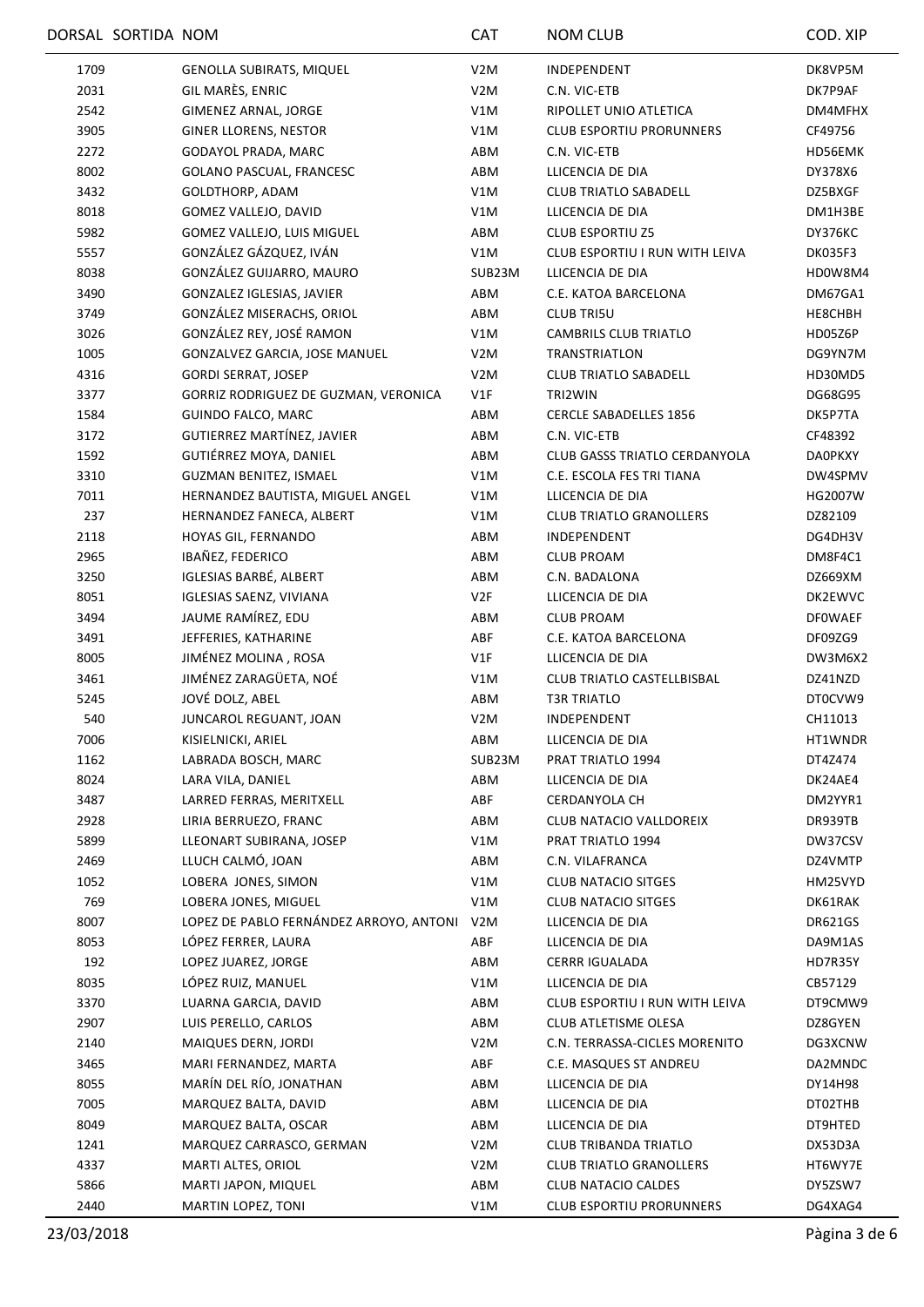|      | DORSAL SORTIDA NOM |                                | <b>CAT</b>       | <b>NOM CLUB</b>                       | COD. XIP       |
|------|--------------------|--------------------------------|------------------|---------------------------------------|----------------|
| 2939 |                    | MARTIN TORRES, DANIEL JAVIER   | ABM              | CLUB PROAM                            | DX3DF0K        |
| 3147 |                    | MARTINEZ ADAN, ISMAEL          | V1M              | INDEPENDENT                           | DT0CTV3        |
| 7016 |                    | MARTINEZ GAZQUEZ, MANEL        | V1M              | LLICENCIA DE DIA                      | DT41WGV        |
| 165  |                    | MARTÍNEZ LÓPEZ, JAUME          | V1M              | C.N. BADALONA                         | DW03W7Z        |
| 1538 |                    | MARTÍNEZ MARTÍNEZ, ANABEL      | ABF              | TRIATLO TERRASSASPORTS-CICLOS TRUJILL | DM1TS9M        |
| 1455 |                    | MARTINEZ RODRIGUEZ, ALEJANDRO  | V1M              | C.E.E. SANT GERVASI                   | DT6Y65X        |
| 2716 |                    | MARTINEZ SALVADOR, ELOY        | ABM              | <b>CEME</b>                           | DF8KHTM        |
| 1773 |                    | MARTINEZ VALENTIN, DANIEL      | SUB23M           | C.E.T. DISTANCE                       | BC32897        |
| 2229 |                    | MARTÍN-MORA, MARTA             | JNF              | FASTTRIATLON-C.N. MONTJUIC            | <b>HE813CF</b> |
| 3498 |                    | MASCARELL MARTINEZ, JORDI      | ABM              | CLUB TRIATLÓ ATLES                    | HE8Y30P        |
| 7001 |                    | MASSAGUE MORENO, MARC          | ABM              | LLICENCIA DE DIA                      | DT4ZE0V        |
| 2720 |                    | MATAS CARRERAS, XAVI           | V1M              | <b>CLUB TRIATLO SABADELL</b>          | DY9KNEF        |
| 5192 |                    | MEDRANO VICENTE, ANDREA        | ABF              | C. BCN TRIATHLON TOTAL3               | DW3WVBX        |
| 1419 |                    | MEMBRILLERA SERRANO, CELIA     | ABF              | <b>CLUB TRI5U</b>                     | DG4PKHV        |
| 286  |                    | MENA FUNCIA, SERGIO            | ABM              | <b>T3R TRIATLO</b>                    | DT9V3ZN        |
| 8042 |                    | MEZA FUENTES, ADRIÁN           | ABM              | LLICENCIA DE DIA                      | HB2P2TR        |
| 2237 |                    | MIRON MARTINEZ, MARTA          | ABF              | C.N. MATARO                           | DG8N8VA        |
| 2010 |                    | MITJANS MANAU, PABLO           | SUB23M           | C.N. TERRASSA-CICLES MORENITO         | DG20GM6        |
| 2315 |                    | MOLINA GIMENEZ, HECTOR         | V1M              | W3TRIBCN                              | DT94S8N        |
| 7021 |                    | MOLINA ROMERO, RAFAEL          | V <sub>2</sub> M | LLICENCIA DE DIA                      | HD7TD12        |
| 3182 |                    | MOLIST PUJADAS, PAU            | SUB23M           | C.N. VIC-ETB                          | DT3ENVF        |
| 2861 |                    | MONASTERIO VIVES, RICARDO      | V2M              | FASTTRIATLON-C.N. MONTJUIC            | DT4W48B        |
| 1793 |                    | MONFORT ROCA, MONICA           | ABF              | CLUB ATLETISME OLESA                  | HT8M5CX        |
| 2569 |                    | MONMANY PULIDO, RUBEN          | V1M              | CLUB VO2 TEAM                         | DT9K9FV        |
| 539  |                    | MONTEYS VILANOVA, MANEL        | V <sub>2</sub> M | <b>U.C. SANT CUGAT</b>                | CG44721        |
| 5600 |                    | MORALES BERMUDO, GUILLERMO     | V3M              | TRIATLO FISIORUTPUJOL.COM             | <b>DN6695N</b> |
| 2003 |                    | MORALES FAURA, ALBERT          | JNM              | FASTTRIATLON-C.N. MONTJUIC            | HM930SH        |
| 5455 |                    | MORENO BURGUÉS, RUBÉN          | V1M              | <b>CLUB ESPORTIU PRORUNNERS</b>       | DT0FFZ8        |
| 2035 |                    | MORENO CAMPOS, JOSEP LLUIS     | ABM              | VILADECANS TRIATLO                    | DY27A1E        |
| 1829 |                    | MUÑOZ LÓPEZ, ALBERT            | ABM              | PRAT TRIATLO 1994                     | HW4PYCV        |
| 375  |                    | NAVARRO GARCIA, JOSEP          | V3M              | <b>CLUB TRIATLO ESPORTRISSIM</b>      | DX9S6BW        |
| 7015 |                    | NIETO TORRENT, AITOR           | ABM              | LLICENCIA DE DIA                      | HT2CXP7        |
| 3040 |                    | NOTARIO SABATE, JORDI          | V1M              | TRI2WIN                               | HD30CWK        |
| 443  |                    | OLIVARES DE LA OSA, AMADOR     | V <sub>2</sub> M | C.E. NO TE PARES                      | DZ2FXG3        |
| 8043 |                    | OLLE, JOAN                     | ABM              | LLICENCIA DE DIA                      | DT05M2W        |
| 5430 |                    | ORTEGA CASTELLANO, JOSE MANUEL | V1M              | TRIATLO L'HOSPITALET                  | DY6PBFT        |
| 6072 |                    | ORTEGA RUIZ, PATRICIA          | ABF              | CLUB TRIATLO VALLIRANA                | HD9VAES        |
| 6280 |                    | PADRES KEITA, ANNA             | <b>CDF</b>       | CLUB NATACIO BANYOLES                 | DY212CX        |
| 7009 |                    | PALOMERO GONZALEZ, JAVIER      | V1M              | LLICENCIA DE DIA                      | DY01R8C        |
| 5484 |                    | PARADELL RUESCA, JORDI         | V1M              | <b>CLUB TRI5U</b>                     | HT26NYD        |
| 2387 |                    | PARRAL ESPINOSA, PABLO         | ABM              | <b>CLUB TRIATLÓ ATLES</b>             | DA8YAPW        |
| 7004 |                    | PEÑA SALCEDO, CARMEN           | ABF              | LLICENCIA DE DIA                      | VX5P3WW        |
| 7008 |                    | PÉREZ CORRALES, GONZALO        | ABM              | LLICENCIA DE DIA                      | DT49ECG        |
| 3488 |                    | PÉREZ LATONDA, ANTONIO         | ABM              | CERDANYOLA CH                         | DW1SAVR        |
| 2057 |                    | PEREZ PAY, CLAUDIA             | JNF              | C.N. SABADELL                         | HT235VZ        |
| 390  |                    | PEREZ SERRAJORDI, MIGUEL ANGEL | ABM              | FASTTRIATLON-C.N. MONTJUIC            | DK6MZKZ        |
| 6110 |                    | PESO DOMINGUEZ, CLARA          | JNF              | FASTTRIATLON-C.N. MONTJUIC            | DX5D2SS        |
| 3005 |                    | PI MIRA, JUAN                  | V <sub>2</sub> M | C.N. CATALUNYA                        | DG3RR64        |
| 2191 |                    | PINO CONTRERAS, JORDI          | JNM              | C.E. RAYOTEAM                         | DM2Y88Z        |
| 3468 |                    | PLAZA MORA, ALEX               | JNM              | RIPOLLET UNIO ATLETICA                | DA70CPE        |
| 2335 |                    | PONCE ZAMUDIO, SALVADOR        | V2M              | <b>CERRR IGUALADA</b>                 | DY6PRG4        |
| 2630 |                    | PONS PEREZ, CARLES             | ABM              | CLUB TRI5U                            | DT3CR3Z        |
| 4098 |                    | PRAT MÉNDEZ, ÀNGELS            | SUB23F           | <b>T3R TRIATLO</b>                    | DT2WG55        |
| 3395 |                    | PRIETO AJENJO, JOSÉ MARIA      | V1M              | CERRR IGUALADA                        | DW85NVC        |
| 8013 |                    | PRIETO SEGURO, SONIA           | V1F              | LLICENCIA DE DIA                      | DT4ZR5F        |
| 8014 |                    | PRIETO, ELEAZAR                | ABM              | LLICENCIA DE DIA                      | CF94551        |
| 2698 |                    | PUIG ANTUNEZ, ROGER            | V1M              | C.N. BADALONA                         | DZ8T254        |
|      |                    |                                |                  |                                       |                |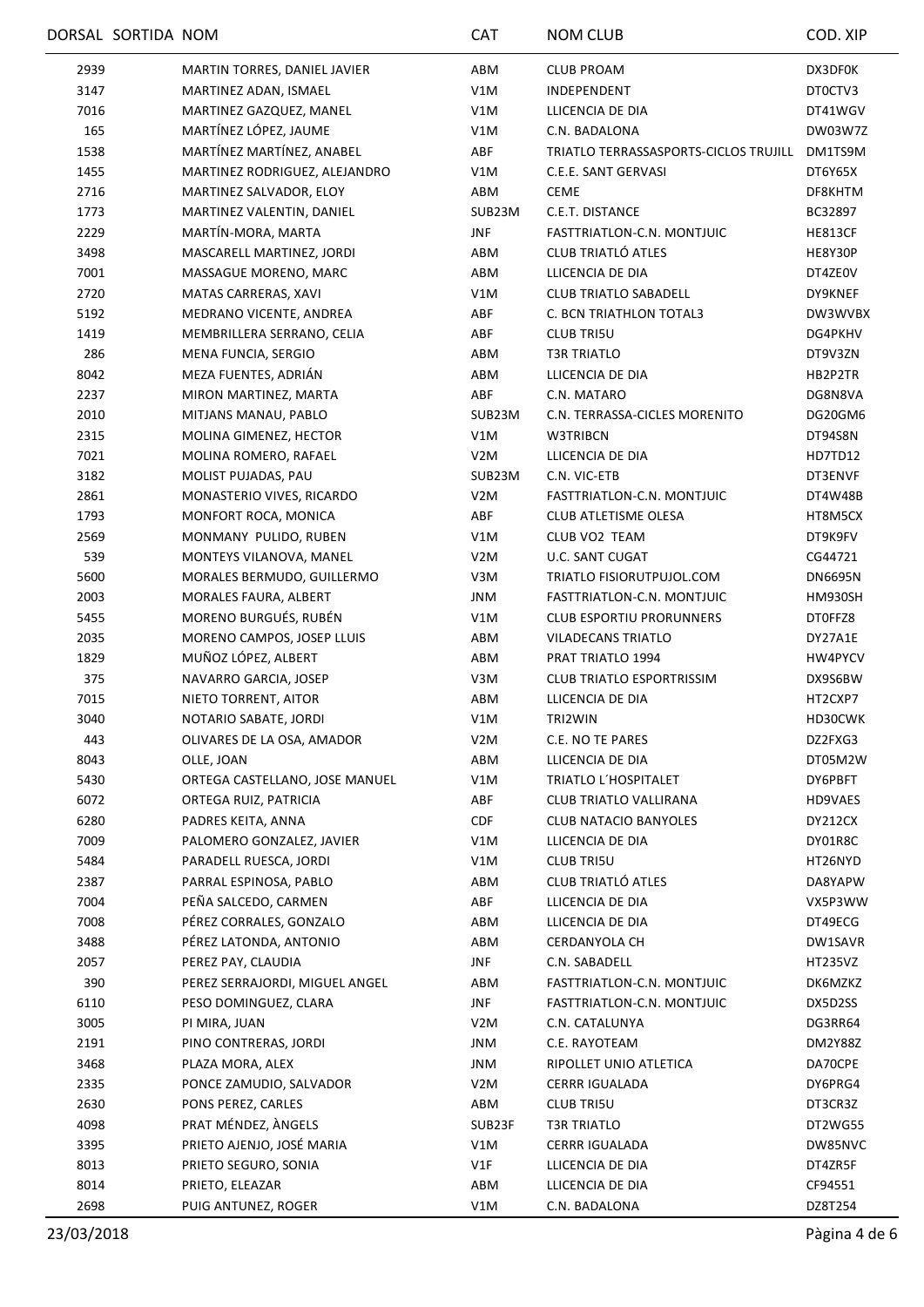|      | DORSAL SORTIDA NOM |                                    | CAT              | NOM CLUB                              | COD. XIP       |
|------|--------------------|------------------------------------|------------------|---------------------------------------|----------------|
| 3500 |                    | QUER BOU, ELISABET                 | ABM              | C.N. VILAFRANCA                       | <b>DG0AEVF</b> |
| 2562 |                    | QUIRANT RECORT, DAVID              | V1M              | RIPOLLET UNIO ATLETICA                | DT9KRY1        |
| 3338 |                    | RAMADA MUÑOZ, NIL                  | JNM              | FASTTRIATLON-C.N. MONTJUIC            | HD72T2A        |
| 3436 |                    | RATERA APARICIO, ALEX              | V1M              | INDEPENDENT                           | DG2M339        |
| 5210 |                    | REAL SALANOVA, ALEJANDRO           | ABM              | DIMENSION3 CLUB TRIATLO               | HE84XD7        |
| 8027 |                    | REBULL, MARTINA                    | ABF              | LLICENCIA DE DIA                      | HT4XD4W        |
| 3015 |                    | REDONDO CARDOSO, DANIEL            | ABM              | C.N. BADALONA                         | HD3W5R5        |
| 8041 |                    | REVERTE DE GEA, JESSICA            | ABF              | LLICENCIA DE DIA                      | DT2MTYW        |
| 3392 |                    | RIBAU DIEZ, MIGUEL ANGEL           | V <sub>2</sub> M | INDEPENDENT                           | DY3ACER        |
| 2685 |                    | RIBERA CODINA, MIQUEL              | V <sub>2</sub> M | CLUB NATACIO MINORISA                 | HT9SXV7        |
| 2686 |                    | RIBERA FLORES, ALEIX               | <b>CDM</b>       | CLUB NATACIO MINORISA                 | HD3WDYC        |
| 5771 |                    | RIBO AVILA, MARC                   | ABM              | <b>CLUB TRI5U</b>                     | DK8M4RS        |
| 996  |                    | RIBOT TERRICABRAS, SANTI           | V2M              | <b>CLUB TRIATLO GRANOLLERS</b>        | DZ15P63        |
| 3483 |                    | RÍOS HERRÁIZ, ALEIX                | SUB23M           | INDEPENDENT                           | CF36460        |
| 1522 |                    | RIVERA PEREGRINA, ENRIC            | SUB23M           | TRIATLO TERRASSASPORTS-CICLOS TRUJILL | HD3ZG6B        |
| 4205 |                    | ROCA BALSELLS, NARCÍS              | V1M              | <b>CLUB ESPORTIU PRORUNNERS</b>       | DY60PP1        |
| 8025 |                    | ROCABERT PÉREZ-PORRO, XAVIER       | ABM              | LLICENCIA DE DIA                      | DY4FXKB        |
| 8011 |                    | RODRÍGUEZ, MARIA                   | V1F              | LLICENCIA DE DIA                      | DW4Z9WE        |
| 4358 |                    | RODRIGUEZ CHARLES, JESUS           | V1M              | C.N. TERRASSA-CICLES MORENITO         | DT4GCKS        |
| 1999 |                    | RODRIGUEZ PASCUAL, PABLO           | ABM              | FASTTRIATLON-C.N. MONTJUIC            | DG138F3        |
| 4816 |                    | RODRIGUEZ PEDRAZA, CHRISTIAN       | SUB23M           | CLUB TRIATLO VALLIRANA                | DZ9TPHA        |
| 1510 |                    | RODRIGUEZ SAN AGUSTIN, GORKA       | V1M              | C.E. KATOA BARCELONA                  | DX3VKH9        |
| 6194 |                    | ROJAS LEDEZMA, ELVA                | ABF              | <b>CLUB TRIATLO SABADELL</b>          | DT27VTD        |
| 8034 |                    | ROMAN I SABORIT, SEBASTIÀ          | V <sub>2</sub> M | LLICENCIA DE DIA                      | DY57D5K        |
| 5917 |                    | ROMERO MOYANO, DAVID               | V1M              | C.E.E. SANT GERVASI                   | DG8M3G8        |
| 8046 |                    | ROSADO BATLLE, GUILLEM             | ABM              | LLICENCIA DE DIA                      | DF5HRVH        |
| 8020 |                    | RUBIO ALONSO, RAUL                 | V1M              | LLICENCIA DE DIA                      | DK5WV3T        |
| 250  |                    | RUBIO BARCELO, FRANCESC            | V1M              | <b>CLUB TRIATLO GRANOLLERS</b>        | DZ12YX7        |
| 8010 |                    | RUEDA ROMERO, POL                  | ABM              | LLICENCIA DE DIA                      | DM18SCF        |
| 3390 |                    | RUIZ MURES, JOAN                   | ABM              | C.E. MEDITERRANI                      | CF46369        |
| 8006 |                    | RUZ LINDE, FRANCISCO               | V1M              | LLICENCIA DE DIA                      | DT9V38X        |
| 3349 |                    | SAIED WITTROCK, LUCAS              | ABM              | <b>CLUB NATACIO SITGES</b>            | DY2G48K        |
| 5850 |                    | SALA MARTINEZ, FRANCISCO           | V <sub>2</sub> M | <b>C.A. LES TORTUGUES</b>             | DY0WXV3        |
| 312  |                    | SALAZAR SANTIAGO, XAVI             | V1M              | <b>CLUB ESPORTIU PRORUNNERS</b>       | KX82R9A        |
| 3437 |                    | SALIDO PINILLA, JORGE              | V <sub>2</sub> M | C.N. BADALONA                         | DW3X8T7        |
| 2933 |                    | SALVADOR TREMOLEDA, JOAQUIN        | V1M              | <b>CAMBRILS CLUB TRIATLO</b>          | <b>DN87YT3</b> |
| 8022 |                    | SALVIA DE LA FUENTE, MARC          | V1M              | LLICENCIA DE DIA                      | DY0N6NA        |
| 2679 |                    | SAMPER HURTADO, ERIC               | ABM              | C.N. BADALONA                         | CD47445        |
| 3763 |                    | SAN JOSE AMATRIAIN, RAFAEL         | ABM              | C. BCN TRIATHLON TOTAL3               | HM9CBVM        |
| 8004 |                    | SAN MODESTO SANTIAGO, RICARD       | ABM              | LLICENCIA DE DIA                      | HD91CPK        |
| 6111 |                    | SANCHEZ ALBERT, IRENE              | SUB23F           | DIMENSION3 CLUB TRIATLO               | HT1FVE8        |
| 2448 |                    | SANCHEZ ALMAZAN, JOAQUIN           | V1M              | CERDANYOLA CH                         | DY0FS6E        |
| 2937 |                    | SÁNCHEZ IBARRA, JOSÉ RAMÓN         | V1M              | TRI2WIN                               | HD3CBX7        |
| 1013 |                    | SANCHEZ RECHE, MIGUEL              | ABM              | C.N. SABADELL                         | HE8DB04        |
| 209  |                    | SANCHO GALLART, XAVIER             | ABM              | W3TRIBCN                              | DR72N7H        |
| 2011 |                    | SARDÀ GIMENO, ALBERT               | ABM              | C.N. VILAFRANCA                       | DG3G2A7        |
| 7014 |                    | SEBBAK, LLUIS                      | V <sub>2</sub> M | LLICENCIA DE DIA                      | DZ2F7NV        |
| 3902 |                    | SEGURA FLIX, EDUARD                | V1M              | <b>CLUB ESPORTIU PRORUNNERS</b>       | DY00V73        |
| 2736 |                    | SENS, XAVIER                       | ABM              | INDEPENDENT                           | DW8H5N6        |
| 1730 |                    | SERRED MARTINEZ, ERNEST            | <b>CDM</b>       | C.N. TERRASSA-CICLES MORENITO         | DR3K145        |
| 8029 |                    | SOLER PERRUSQUIA, MARISOL          | V1F              | LLICENCIA DE DIA                      | DX068AA        |
| 5993 |                    | SOLER TOUS, RAMON                  | ABM              | C.N. VIC-ETB                          | HE8HZEP        |
| 8030 |                    | SOTOMAYOR CALVO, JORGE             | V1M              | LLICENCIA DE DIA                      | DY8T624        |
| 529  |                    | SOTOS SANTANDER, JOAN              | ABM              | <b>CLUB TRI5U</b>                     | DF53631        |
| 8008 |                    | STRATING, PETER                    | V2M              | LLICENCIA DE DIA                      | DG7W2ZP        |
| 5353 |                    | SUBIRANA SALABERT, FRANCESC XAVIER | V3M              | CLUB TRIATLO LLUÇANES                 | DK4CD0N        |
| 3455 |                    | TAPIA CLAUDEL, ALEXANDRE           | ABM              | CLUB VO2 TEAM                         | HD5RKBX        |
|      |                    |                                    |                  |                                       |                |